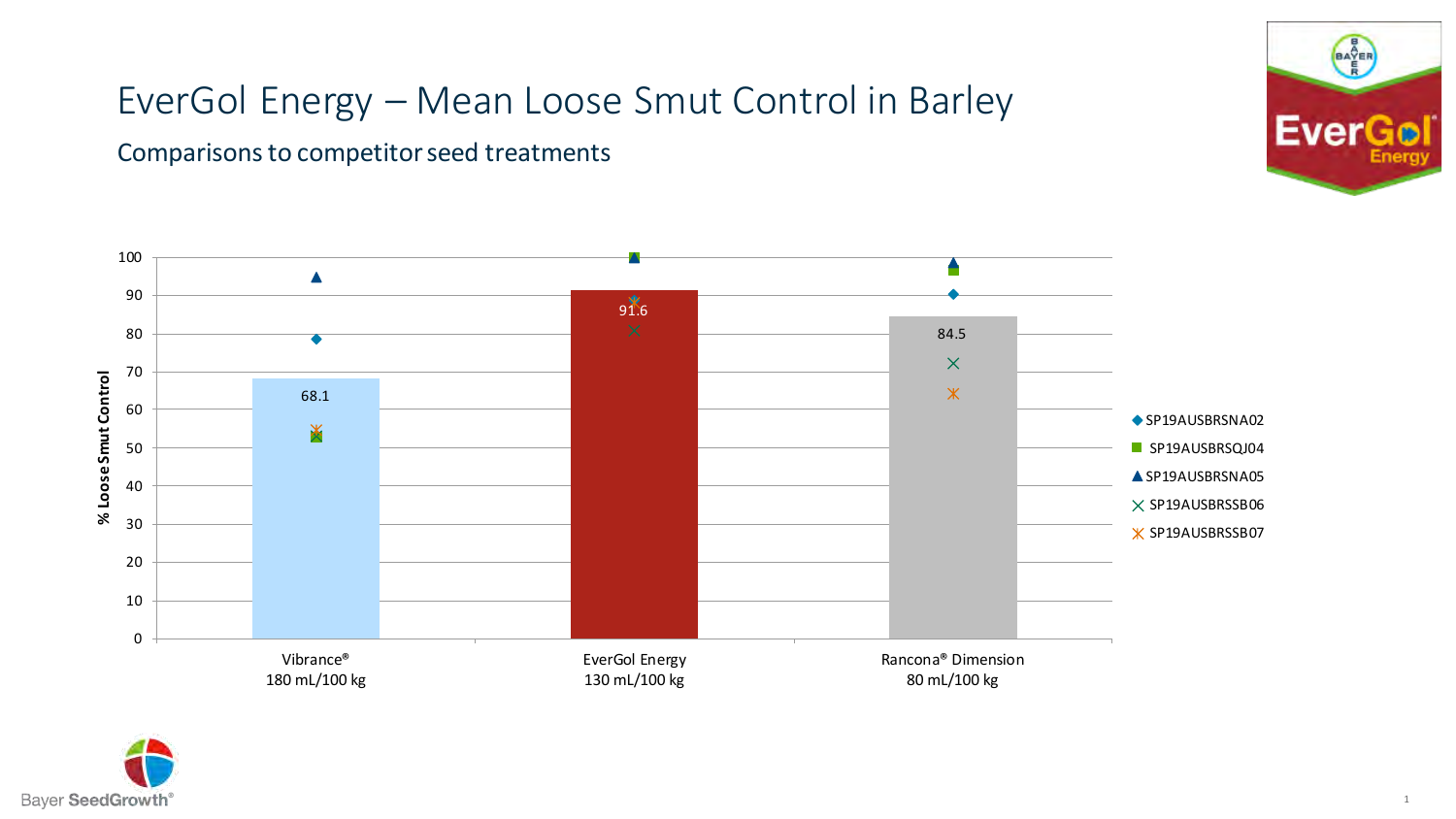#### Comparisons to competitor seed treatments





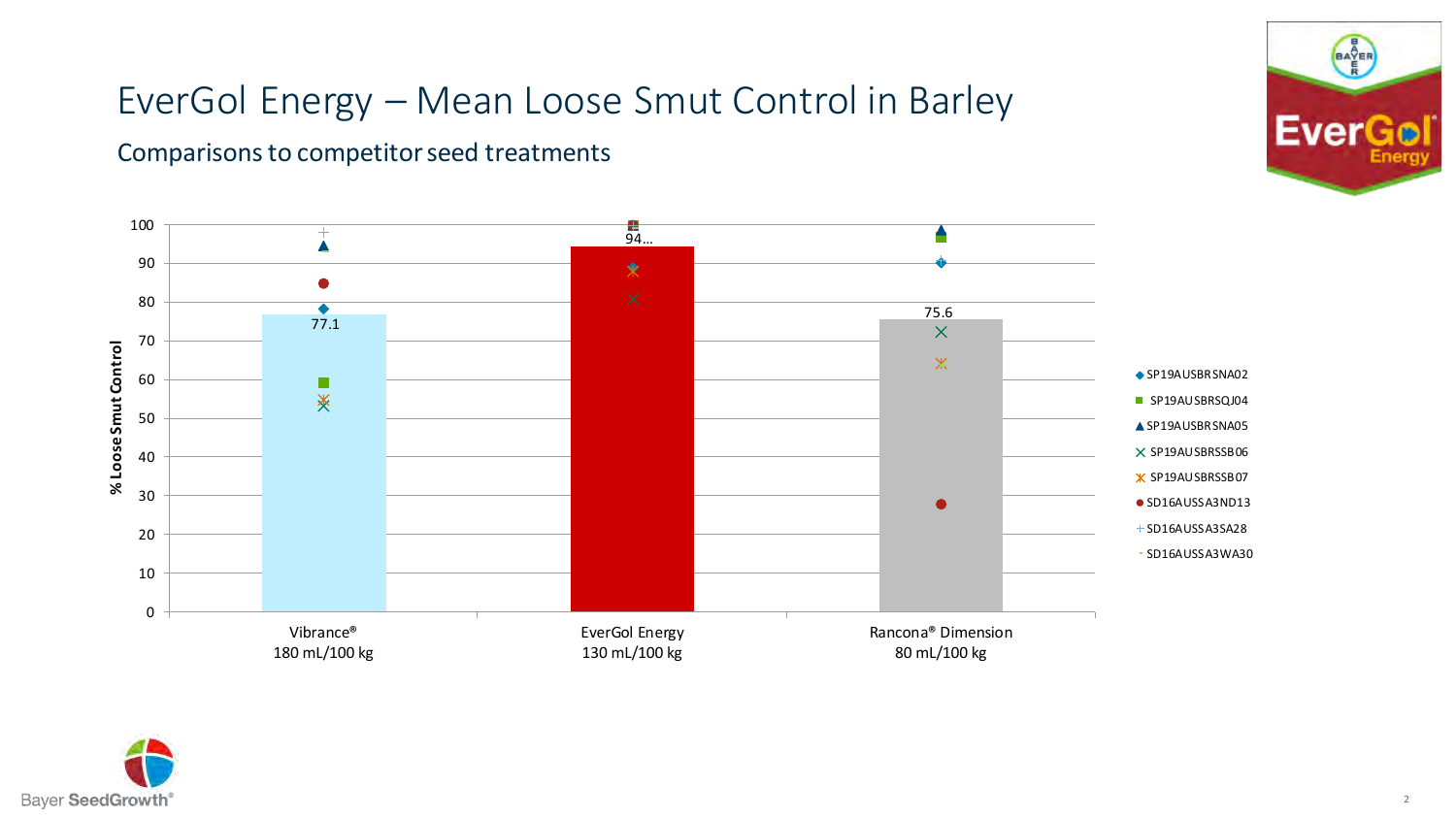#### Comparisons to competitor seed treatments





\*Systiva rate of 150 mL/100 kg for use in barley only